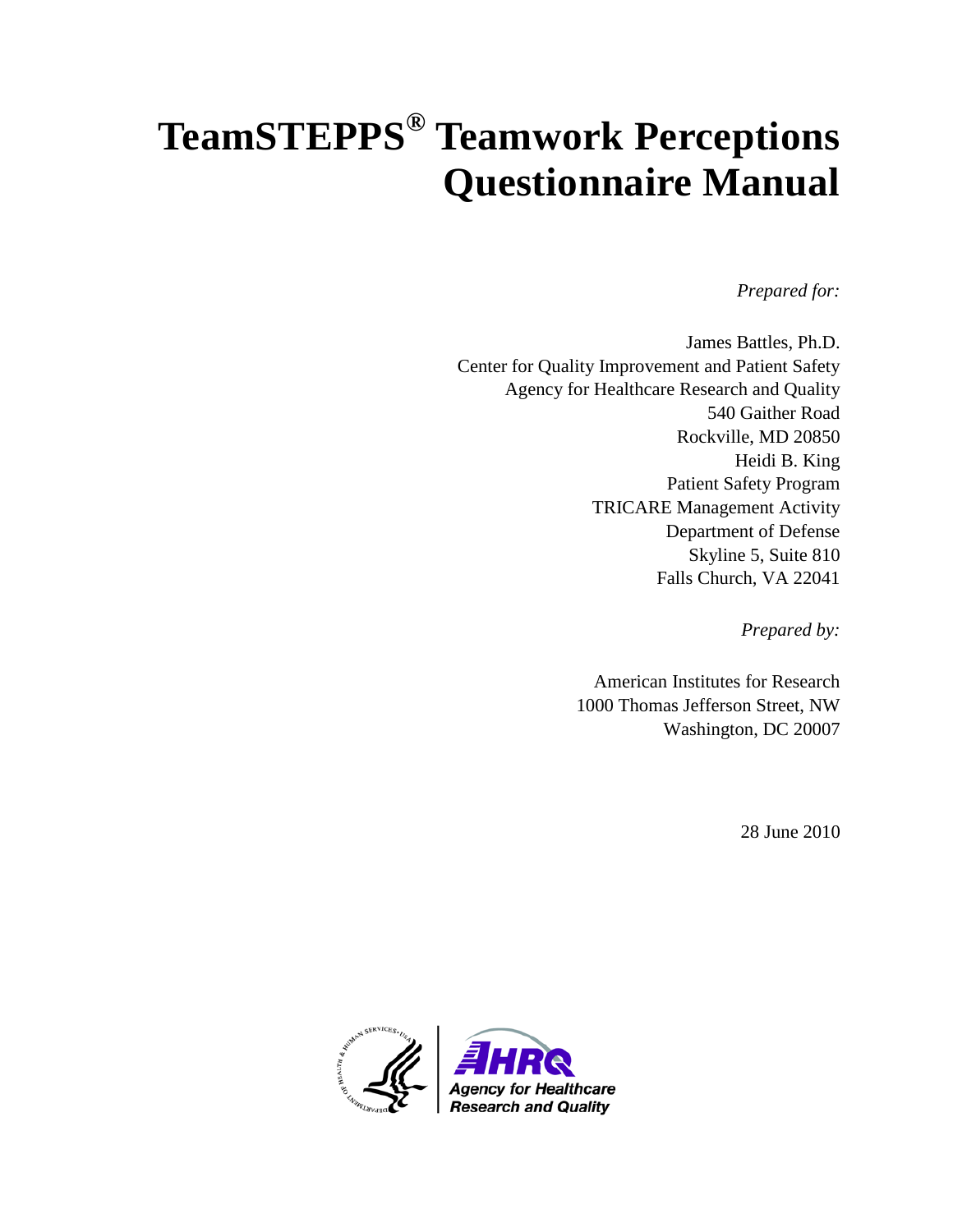# **Table of Contents**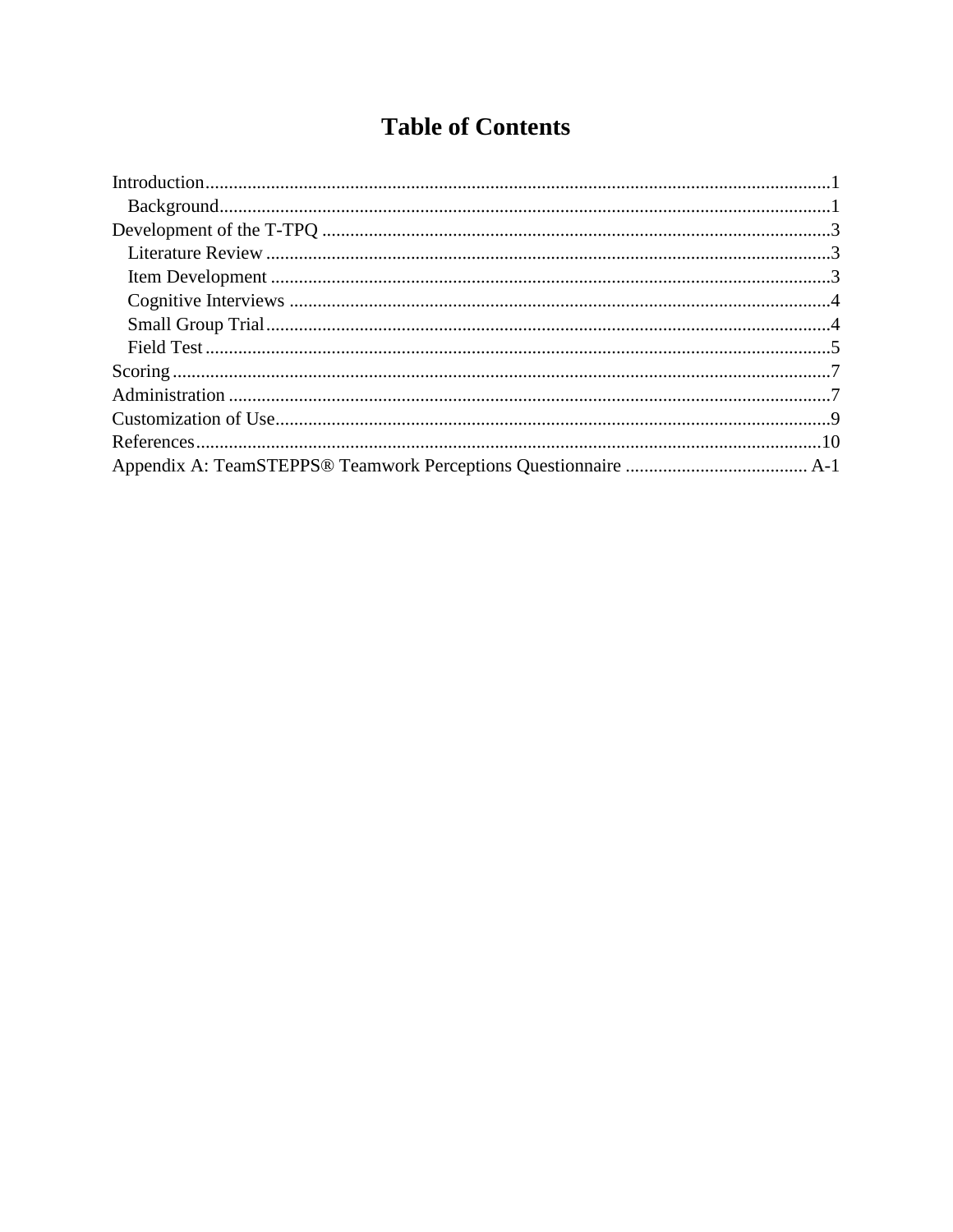#### **Introduction**

<span id="page-2-0"></span>This document serves as a comprehensive manual for the TeamSTEPPS<sup>®</sup> Teamwork Perceptions Questionnaire (T-TPQ). It describes the development of the T-TPQ and provides detailed instructions for administering the instrument.

#### <span id="page-2-1"></span>*Background*

During the past 10 years, health care issues including quality of care and patient safety have come under a great deal of focus. In 1999, the Institute of Medicine (IOM) published the report *To Err is Human: Building a Safer Health System* and brought new public awareness of medical errors. Specifically, the report concluded that medical errors caused as many as 98,000 deaths annually (Kohn, Corrigan, & Donaldson, 1999). The report also described that a critical aspect of patient safety is the ability of health care professionals to perform effectively as teams because the delivery of health care services requires doctors, nurses, pharmacists, and other allied health professionals to coordinate, communicate, and support one another.

In response to the IOM report, the Agency for Healthcare Research and Quality (AHRQ) and the Department of Defense (DoD) have supported research and development activities related to team performance in health care. In 2006, AHRQ and DoD released TeamSTEPPS as the national standard for team training in health care. TeamSTEPPS, which stands for Team Strategies and Tools to Enhance Performance and Patient Safety, is the result of a multiyear research and development project that is based upon 25-plus years of research on team performance (Baker, Beaubien, & Holtzman, 2003; Baker, Gustafson, Beaubien, Salas, & Barach, 2003). TeamSTEPPS is a publicly available toolkit that teaches four core components of teamwork that have been validated in the extant literature (Salas, Sims, & Burke, 2005). These core components are: leadership, communication, mutual support, and situation monitoring. In addition, instruction is provided on how effective teams are structured (i.e., team structure).

Since 2005, TeamSTEPPS has been implemented in at numerous military treatment facilities within DoD. Because dissemination and implementation of TeamSTEPPS began nationally and internationally in the civilian sector in November 2006, research on the true effectiveness off this training methodology is still in early stages. To date, only a handful of validated measures to support such evaluation efforts exist. Program evaluation provides information about the most effective TeamSTEPPS components and training formats in conveying the material and producing changes in team performance. The TeamSTEPPS resource kit contains measurement tools; however, these tools have not been validated and are limited to reactions to training, knowledge gains, and observations of team skills.

Kirkpatrick's (1967) model is the most widely used approach to training evaluation and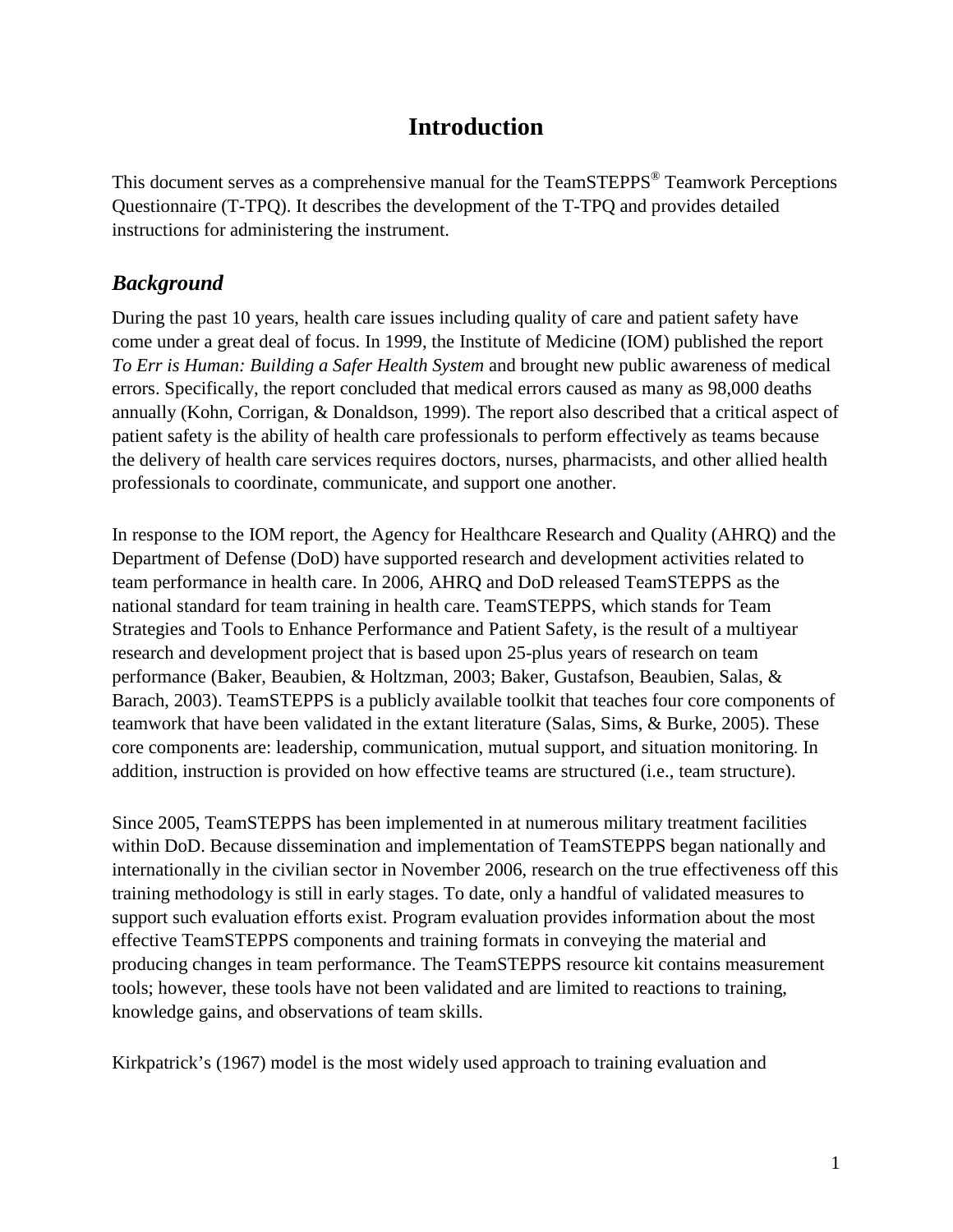identifies four levels of assessment:

- Level 1: Trainee reactions.
- Level 2: Trainee learning.
- Level 3: Transfer of behavior to the job.
- Level 4: Whether the training produced the desired organizational outcomes.

This model has remained robust over the years with few changes being advocated. Most notably, Kraiger, Ford, and Salas (1993) partitioned Kirkpatrick's Level 2 into cognitive, affective, and skill-based learning. Kraiger et al. argued that such a conceptualization provides a more precise understanding of how learning can occur.

Historically, training evaluation has relied solely on trainee reactions, but for evaluation to be thorough it needs to span Kirkpatrick's four levels. The TeamSTEPPS program provides some initial tools, but research on the design, development, and validation of new measures needs to continue to provide a suite of resources for studying the impact of team training. Recently, DoD's TRICARE Management Activity presented a new tool for measuring individual-level attitudes towards teamwork in health care known as the T-TAQ (TeamSTEPPS Teamwork Attitudes Questionnaire). The T-TAQ can be found on AHRQ's Web site at [https://www.ahrq.gov/teamstepps/instructor/reference/teamattitude.html.](https://www.ahrq.gov/teamstepps/instructor/reference/teamattitude.html) Respondent attitudes measured by the T-TAQ were found to vary as a function of prior team training and past experiences in health care teams (Herrera, Baker, Amodeo, & Slonim, 2009). However, researchers have demonstrated that people differentiate between their perceptions of themselves as individuals and their perceptions of themselves as team members (Brewer & Gardner, 1996) A measure such as the T-TAQ captures how an individual approaches team-related issues but not necessarily how individuals perceive the current state of teamwork within an organization. Measuring perceptions of teamwork offers a broader picture of an organization's team climate. Therefore, a measure of an individual's perception of collective teamwork is needed to capture this unique dimension. Furthermore, the T-TAQ is not adequate for measuring the success of TeamSTEPPS training. A measure of perceptions of overall teamwork would serve as an additional measure of the effectiveness of TeamSTEPPS training.

This manual provides a description of and administration procedures for a new tool, the TeamSTEPPS Teamwork Perceptions Questionnaire (T-TPQ), which measures individuals' perceptions of group-level team skills and behavior. Unlike most behavioral skill measures that require direct observation by independent and trained observers, the T-TPQ is a self-report measure of teamwork within a unit or department. Like the T-TAQ, the T-TPQ is based upon the core components of teamwork that comprise TeamSTEPPS: team structure, leadership, communication, mutual support, and situation monitoring.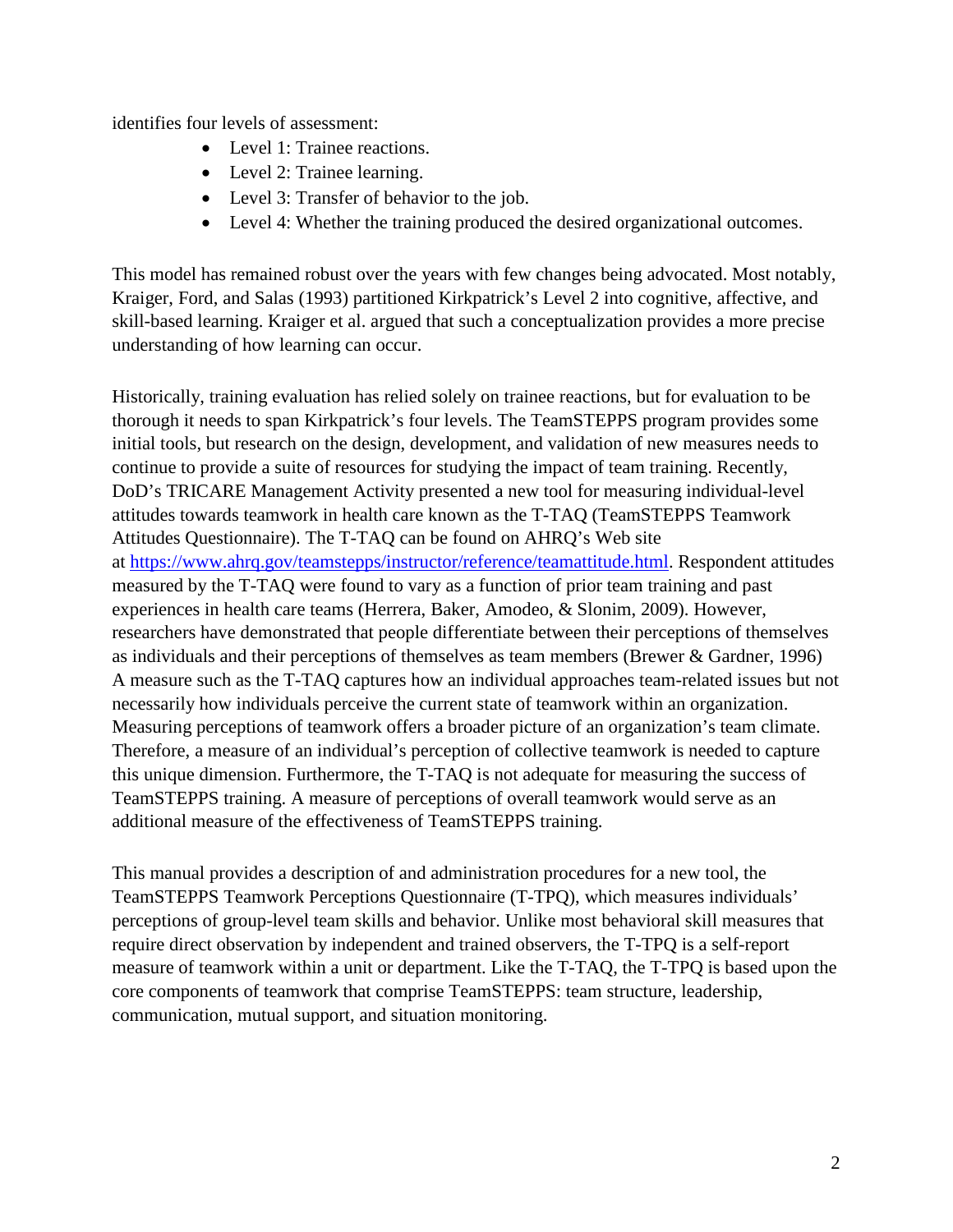### **Development of the T-TPQ**

#### <span id="page-4-1"></span><span id="page-4-0"></span>*Literature Review*

Searches of the relevant literature revealed that few measures exist that provide assessments of individuals' perceptions of toward teamwork, particularly ones oriented toward health care. Furthermore, none are aligned with the core components of teamwork (Salas, Sims, & Burke, [2005\)](https://admin.ahrq.gov/teamstepps/instructor/reference/teamattitudesmanual.html%23Salas) that are the basis for the TeamSTEPPS program. For example, in aviation, the *Cockpit Management Attitudes Questionnaire* [\(Helmreich, 1984;](https://admin.ahrq.gov/teamstepps/instructor/reference/teamattitudesmanual.html%23Helmreich) [Gregorich, Helmreich, & Wilhelm,](https://admin.ahrq.gov/teamstepps/instructor/reference/teamattitudesmanual.html%23Gregorich)  [1990\)](https://admin.ahrq.gov/teamstepps/instructor/reference/teamattitudesmanual.html%23Gregorich) assesses constructs related to crew resource management (CRM), including leadership, coordination, and communication. In health care, the *Safety Climate Survey* measures perceptions of organizational commitment to patient safety through constructs such as commitment to safety, leadership, interpersonal interactions, attitudes toward stress, and knowledge of how to report adverse events [\(Sexton, et al., 2006\)](https://admin.ahrq.gov/teamstepps/instructor/reference/teamattitudesmanual.html%23Sexton2006). The *Safety Attitudes Questionnaire* measures hospital providers' attitudes about teamwork climate, safety climate, perceptions of management, job satisfaction, working conditions, and stress recognition (Sexton [& Thomas, 2003\)](https://admin.ahrq.gov/teamstepps/instructor/reference/teamattitudesmanual.html%23Sexton2003).

Perhaps the most germane measure to the current discussion is AHRQ's Hospital Survey on Patient Safety (HSOPS). HSOPS measures 12 dimensions related to patient safety culture. Two of these scales focus specifically on teamwork—teamwork within units and teamwork between units. HSOPS has been administered at hundreds of institutions, and national norms are available. TeamSTEPPS recommends institutions consider using HSOPS as part of their site assessment for determining their teamwork needs and as an evaluation tool to determine whether HSOPS scores improve as a function of TeamSTEPPS implementation. However, the HSOPS focuses on safety culture, and the teamwork scales do not partition out the critical subdomains of team performance. Therefore, our review of the literature supported the need for the development of the T-TPQ.

#### <span id="page-4-2"></span>*Item Development*

A pool of survey items was developed through an extensive item-writing process that included multiple item writers who were experienced in survey and test development and knowledgeable in the principles of teamwork and, more specifically, the TeamSTEPPS training curriculum on which the items were based. As noted previously, we determined that the T-TPQ would focus on the four core components of teamwork that have been validated in the extant literature (Salas et al., 2005) in addition to team structure. As items were drafted, writers linked each item to a specific TeamSTEPPS curriculum module and identified the page in the manual from which the item was written. Throughout the item-writing process, this linking ensured that items captured key teamwork concepts. Item-writing efforts resulted in a pool of 93 items.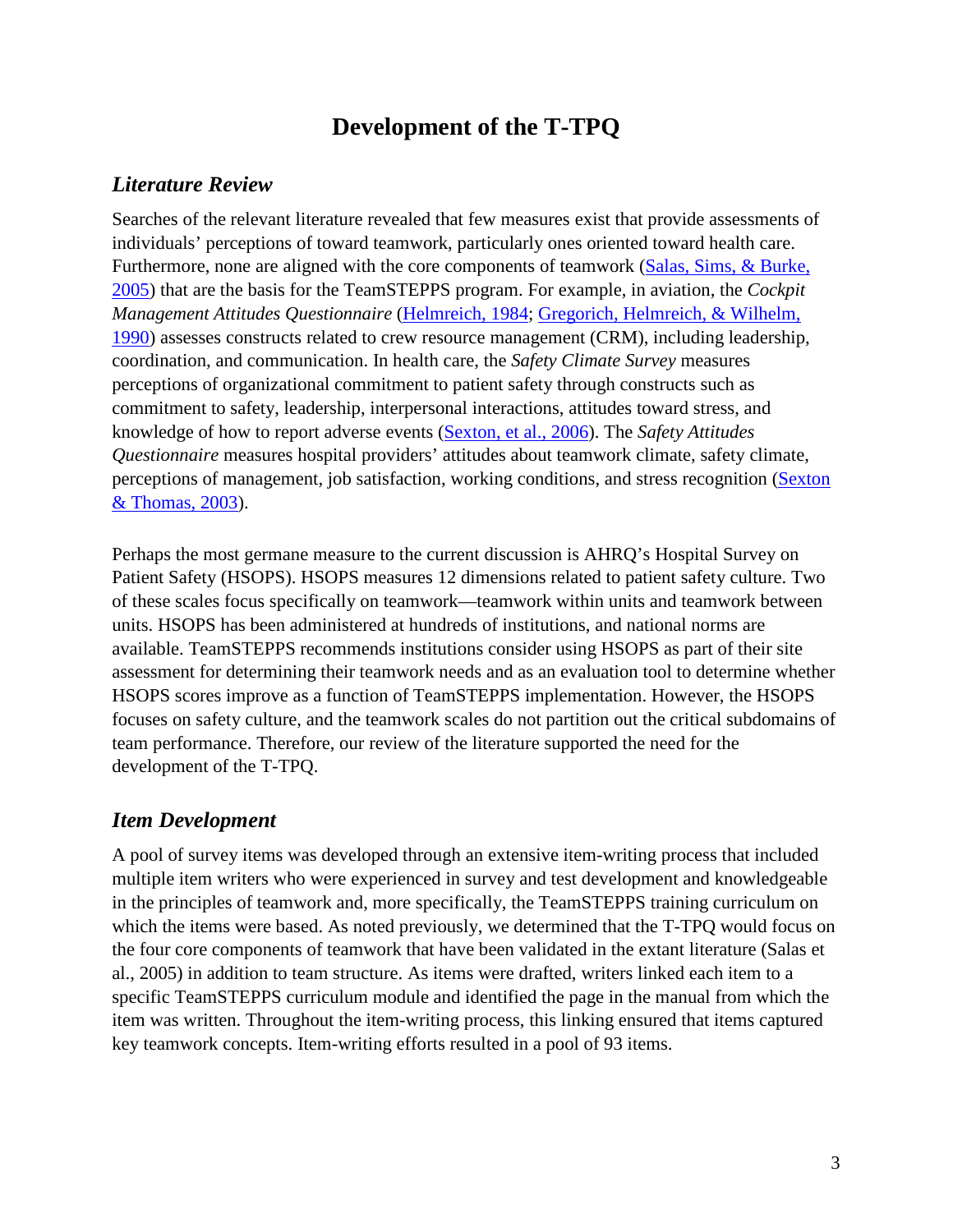We then conducted an item review on the item pool. Review criteria included addressing social desirability concerns and ensuring that items tapped critical concepts from the TeamSTEPPS curriculum. In addition, we reviewed items to ensure that they asked the respondent to assess aspects of team performance that required a transfer of strategies, skills, or tools to evaluate change over time. Similarly, we reviewed and revised items, as necessary, so that they inquired about aspects of team performance that any respondent could assess. Finally, further reviews sought to eliminate items that were repetitive in terms of teamwork concepts and to limit the number of items within each of the constructs to approximately 10 items. Following these reviews, 50 items remained for inclusion in the first version of the T-TPQ.

The 50-item T-TPQ was tested and refined during three critical events: cognitive interviews, small group trial, and field test. Below we describe each of these activities and then report the results and describe any modification made to the T-TPQ.

#### <span id="page-5-0"></span>*Cognitive Interviews*

*Method*. Cognitive interviews were conducted on the pilot version of the T-TPQ with members of a unit within an urban, civilian Northeastern hospital in October 2008. Nine individuals were identified and invited to participate. These individuals were nurses and physicians with experience in the unit. Six individuals participated: five nurses and one physician. Cognitive interviews helped to identify items that required editing or deletion due to ambiguity, confusion, or misinterpretation by the respondent(s). In addition, as the participants provided their responses to each item, issues with the proposed response options were identified and recorded. The goals of the cognitive interviews were to provide assurance that survey instructions and item wording were clear, that respondents were able to provide perceptions of their team as a whole, and the response options were clear and appropriate for each item.

*Results*. Based on the results of these interviews, the T-TPQ was revised. Several items were reworded to clarify terminology that was consistently unclear to the respondents. Three of the 50 items were deleted because they were difficult for respondents to understand.

#### <span id="page-5-1"></span>*Small Group Trial*

*Method*. A revised version of the T-TPQ was administered to nine nurses within a single pediatric intensive care unit at a Southeastern children's hospital. In addition to the 47 items included on the T-TPQ, 8 items were added from the HSOPS for comparison. These items represented two scales from the previously validated HSOPS, your work area/unit and your supervisor/manager. The purpose of this pilot test was to determine if members of the same unit produced similar ratings (i.e., agreement) when using the T-TPQ. It was expected that for the T-TPQ to be valid and reliable, staff from the same unit should rate items on the T-TPQ similarly. Moreover, items that yield low levels of agreement are perceived to be either poorly written or difficult to observe and therefore should be discarded from the final version of the questionnaire.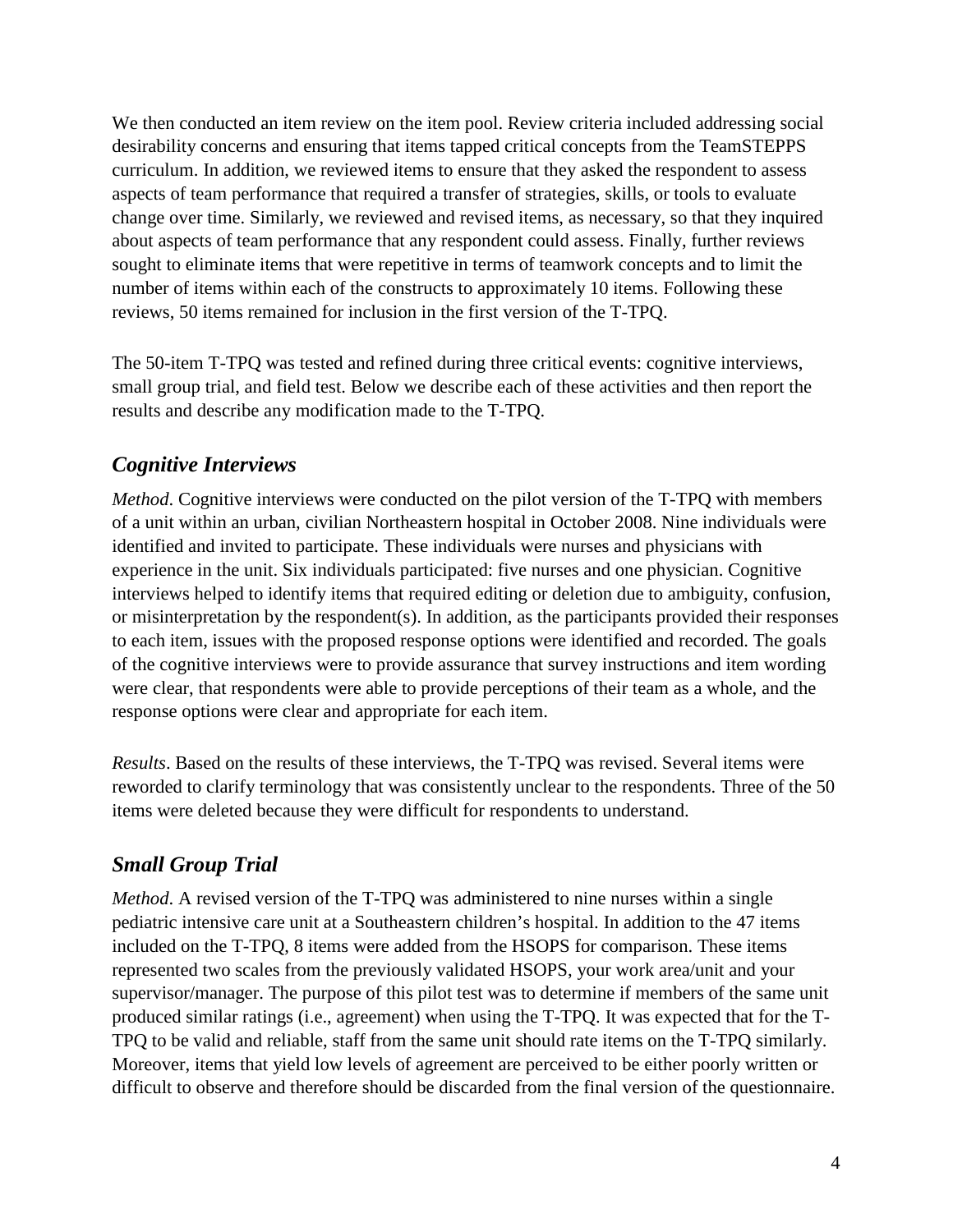Finally, we compared agreement levels on the new T-TPQ items to those items from the validated HSOPS to see if the new T-TPQ items were comparable.

*Results*. Agreement among respondents was reviewed by comparing each individual's responses in two ways. First, we collapsed the 5-point rating scale (ranging from strongly agree to strongly disagree) into a 3-point rating scale (i.e., agree, neutral, disagree) and determined the percentage of respondents who gave the same rating. Second, we performed the same analysis using the 5 point scale (i.e., a more conservative estimate of agreement). In both cases, we examined agreement for the day and night shifts separately because many staff reported significant differences in how each of these shifts functions within the unit. Finally, we calculated average agreement across shifts for each scale type (3- and 5-point) and an overall average rating that was a combination of the 3-point and 5-point averages (a moderately conservative estimate of agreement).

Overall agreement ranged from a high of 100 percent to a low of 25 percent. Thirty-one of the 47 T-TPQ items had agreement levels in excess of 70 percent, while 8 items had agreement levels of less than 50 percent. As a point of comparison, all but two items from the HSOPS had agreement levels in excess of 70 percent. Despite the lower-than-desired agreement levels for some items, all items were included in the field test.

#### <span id="page-6-0"></span>*Field Test*

*Method*. The final component of this study was administration of the T-TPQ to 169 health care workers who completed the TeamSTEPPS team training program. These data, in combination with the small group trial, were used to select the final items for the T-TPQ, to determine subscale reliabilities, and provide preliminary validation evidence by including four items from the HSOPS design to measure teamwork within a hospital unit.

*Results.* As noted, the validation sample consisted of 169 participants. Of the 169, 73.4 percent were direct patient care providers. The largest subgroup was nurses (32.6 percent). Table 1 illustrates the length of time the participants worked at the hospital and within their unit. Analyses were conducted to identify cases with excessive missing data and anomalous response patterns. All cases met the criteria for inclusion (i.e., 5 percent or fewer items with missing data, where multiple responses were coded as missing).

Classical item statistics were used to select the final T-TPQ items. Means, standard deviations, and item-total correlations were computed. Items and constructs were reviewed using these analyses, in addition to Cronbach's Alpha "if item deleted" results. The number of items per construct and overall length of the measure were also taken into account. This process resulted in the deletion of 16 items.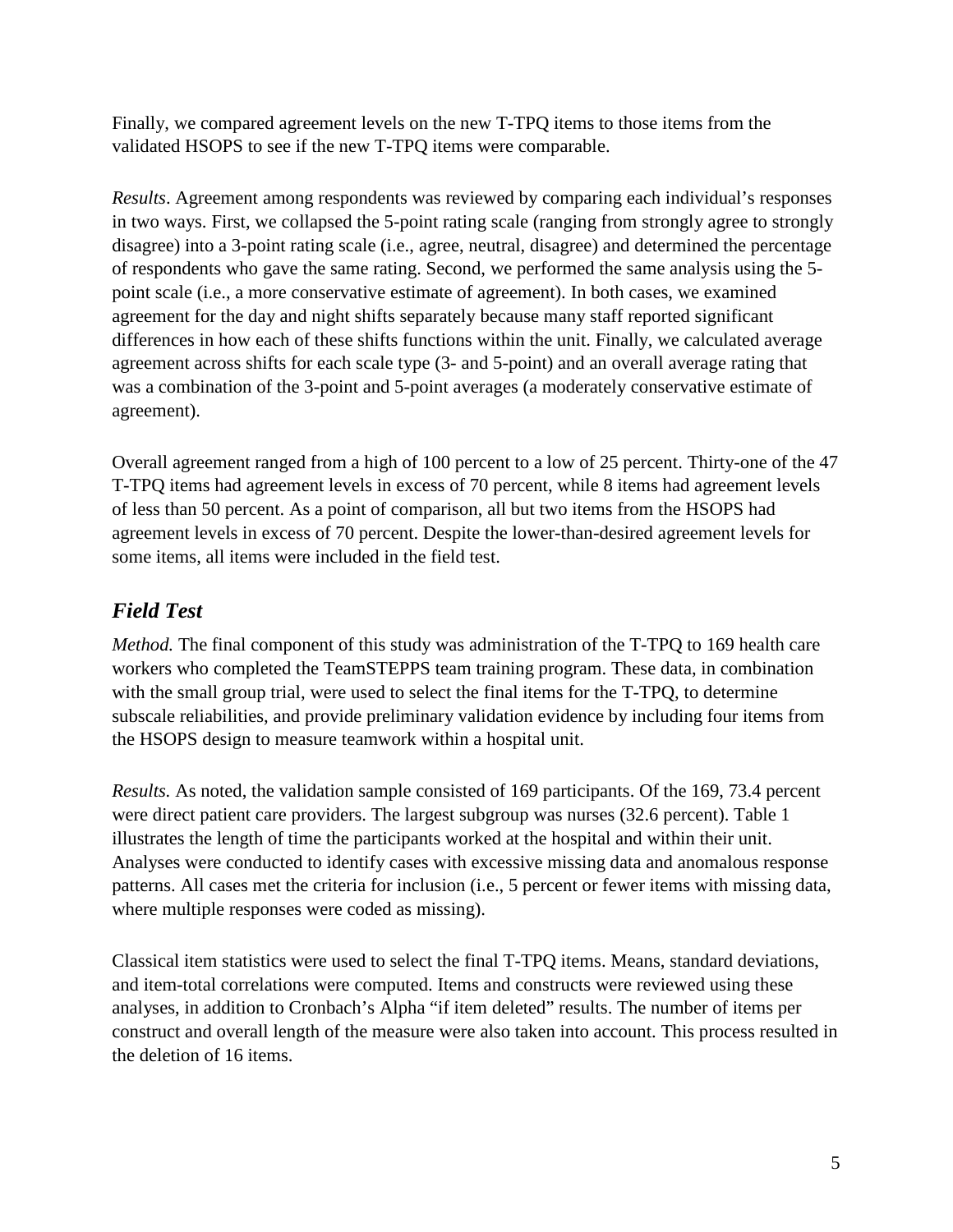The final T-TPQ (Appendix A) includes 35 items (7 items measuring each of the constructs described previously). Final constructs and their associated scale reliabilities are provided in Table 2. Construct independence was also examined by intercorrelating the five T-TPQ subscales (Table 3). Coefficients ranged from .57 (team structure and communication) to .79 (situation monitoring and mutual support). These results suggest some multicollinearity but allow for the assessment of unique variance in each subscale.

Lastly, convergent validity with the HSOPS your work area/unit subscale was demonstrated (Table 4). The T-TPQ correlation coefficient with HSOPS was .81. T-TPQ subscale correlations with the HSOPS ranged from .60 (communication) to .79 (mutual support).

| <b>Length of Time</b><br><b>Employed</b> | Participants (%)<br><b>Employed in Hospital</b> | Participants (%)<br><b>Employed in Unit</b><br>32.0%<br>37.3%<br>16.6%<br>6.5%<br>4.7% |  |
|------------------------------------------|-------------------------------------------------|----------------------------------------------------------------------------------------|--|
| Less than 1 year                         | 25.4%                                           |                                                                                        |  |
| 1-5 years                                | 40.8%                                           |                                                                                        |  |
| 6-10 years                               | 14.2%                                           |                                                                                        |  |
| 11-15 years                              | 8.3%                                            |                                                                                        |  |
| 16-20 years                              | 6.5%                                            |                                                                                        |  |
| 21 years or more                         | 4.7%                                            | 3.0%                                                                                   |  |

**Table 1. Participant Time Employed in the Hospital and Unit**

**Table 2. T-TPQ Cronbach's Alpha Reliability Coefficients**

| <b>Construct</b>            | <b>Number of Survey Items</b> | <b>Cronbach's Alpha</b> |
|-----------------------------|-------------------------------|-------------------------|
| <b>Team Structure</b>       |                               | .89                     |
| Leadership                  |                               | .95                     |
| <b>Situation Monitoring</b> |                               | .91                     |
| <b>Mutual Support</b>       |                               | .90                     |
| Communication               |                               |                         |

**Table 3. T-TAQ Construct Inter-Correlations**

| <b>Construct</b>            | Team<br><b>Structure</b> | Leadership | <b>Situation</b><br><b>Monitoring</b> | <b>Mutual</b><br><b>Support</b> | <b>Communication</b> |
|-----------------------------|--------------------------|------------|---------------------------------------|---------------------------------|----------------------|
| <b>Team Structure</b>       | 1.00                     | $.62*$     | $.77*$                                | $.64*$                          | $.57*$               |
| Leadership                  |                          | 1.00       | $.68*$                                | $.70*$                          | $.62*$               |
| <b>Situation Monitoring</b> |                          |            | 1.00                                  | $.79*$                          | $.70*$               |
| <b>Mutual Support</b>       |                          |            |                                       | 1.00                            | $.77*$               |
| Communication               |                          |            |                                       |                                 | 1.00                 |
| N                           | 169                      | 169        | 169                                   | 169                             | 169                  |

 $*p$  < .01, two-tailed.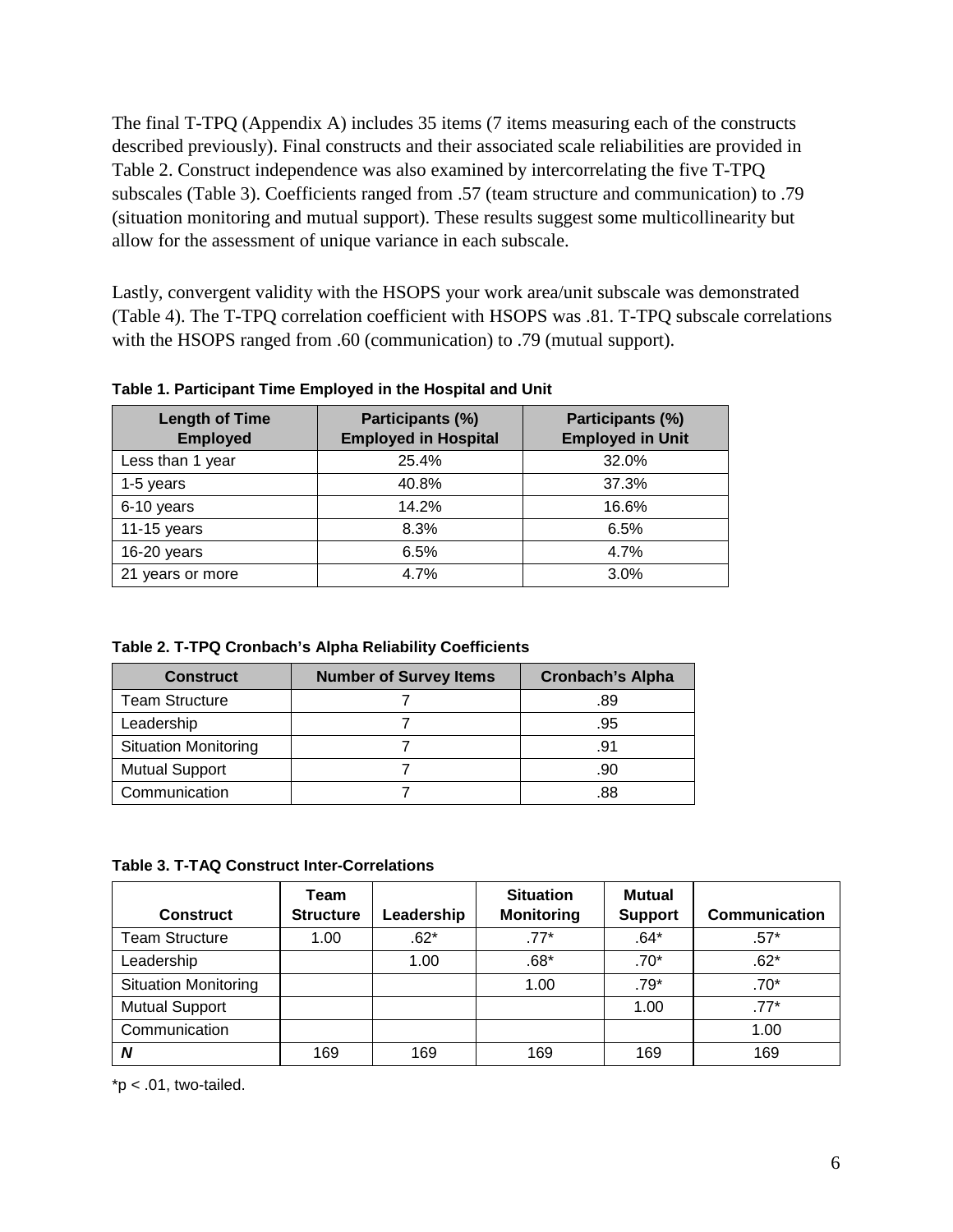| <b>Construct</b>            | <b>HSOPS</b> |
|-----------------------------|--------------|
| T-TPQ                       | $.81*$       |
| <b>Team Structure</b>       | .64*         |
| Leadership                  | $.74*$       |
| <b>Situation Monitoring</b> | $.73*$       |
| <b>Mutual Support</b>       | $.79*$       |
| Communication               | .60*         |
|                             | 169          |

**Table 4. T-TPQ Correlations with HSOPS Your Work Area/Unit Scale**

<span id="page-8-0"></span> $*p$  < .01, two-tailed.

#### **Scoring**

T-TPQ scoring can take one of two forms. First, a total score may be calculated for each teamwork construct. Summing scores in this manner allows for more accurate statistical testing. This is the preferred method for performing data analyses. A second way is to compute an average score for each construct. This method is more appropriate for graphical representations or when presenting data in a table (Table 5). However, if comparisons between multiple administrations of the T-TPQ are to be done, it is necessary for scoring methods to be consistent at each administration.

| <b>Construct</b>            | N   | <b>Minimum</b> | <b>Maximum</b> | <b>Mean</b> | Std.<br><b>Deviation</b> | <b>Variance</b> |
|-----------------------------|-----|----------------|----------------|-------------|--------------------------|-----------------|
| <b>Team Structure</b>       | 169 | 1.57           | 5.00           | 3.63        | $.859*$                  | .737            |
| Leadership                  | 169 | 1.00           | 5.00           | 3.69        | .936                     | .875            |
| <b>Situation Monitoring</b> | 169 | 1.57           | 5.00           | 3.59        | .754                     | .568            |
| <b>Mutual Support</b>       | 169 | 1.71           | 5.00           | 3.66        | .753                     | .567            |
| Communication               | 169 | 1.86           | 5.00           | 3.81        | .639                     | .408            |
| Overall                     | 169 | 1.71           | 5.00           | 3.67        | .681                     | .463            |
| N                           | 169 |                |                |             |                          |                 |

**Table 5. Construct-Level Means for Final T-TPQ Items**

#### **Administration**

<span id="page-8-1"></span>The T-TPQ may be administered as a standalone measure or in conjunction with other measures of team skills and safety culture (e.g., T-TAQ, HSOPS). The T-TPQ can also be administered for several purposes, such as to assess perceptions toward the core components of teamwork, as part of an institution's site assessment to determine training needs, or as a tool to evaluate the effectiveness of TeamSTEPPS training. In all of these cases, the basic administration of the T-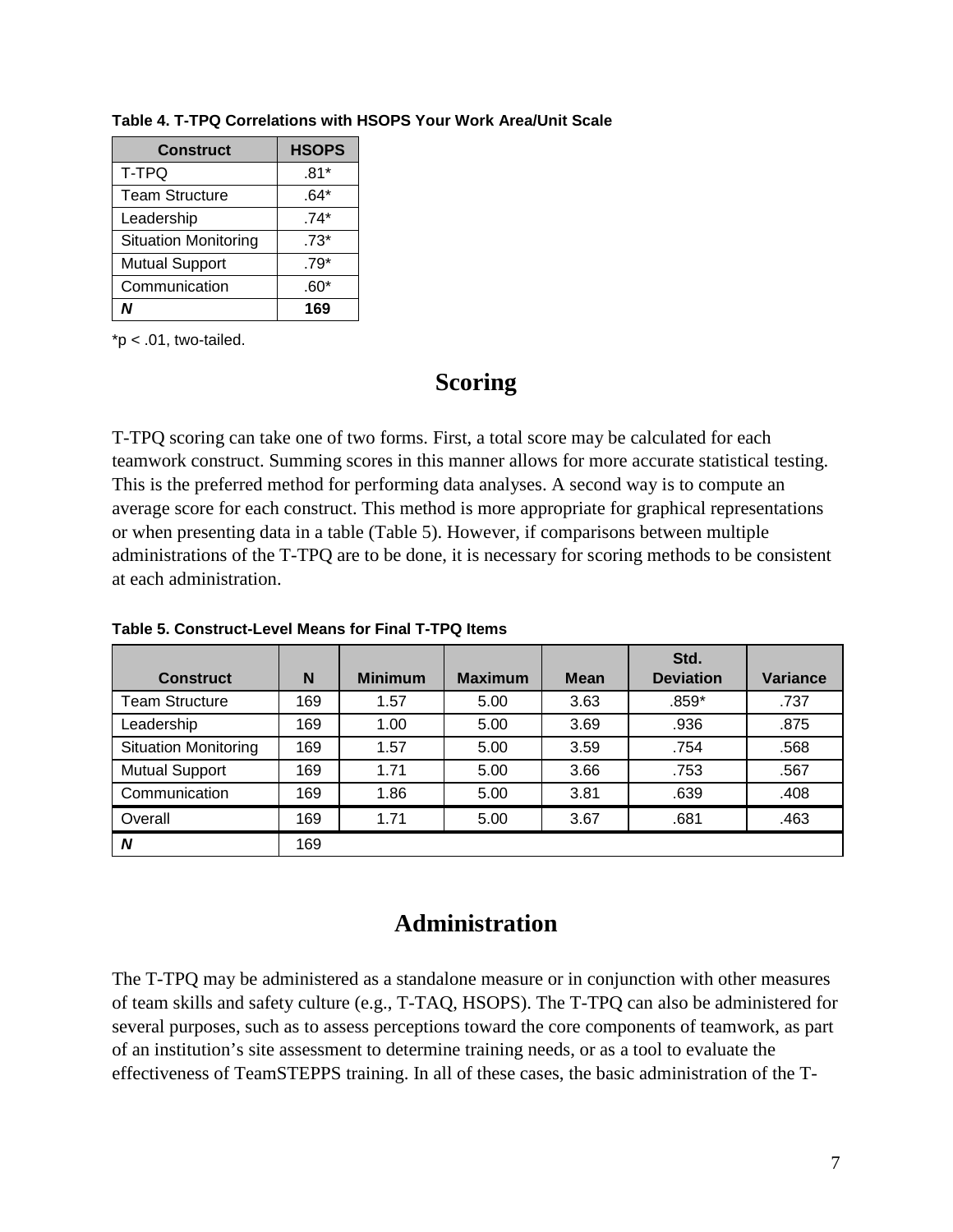TPQ should remain the same. What will vary, as noted in the administration options below, is when the T-TPQ is administered.

*Administration Considerations*. Researchers have noted that changes in scores on a given measure can occur on multiple planes (Golembiewski, Billingsley, & Yeager, 1976). Change can occur as a function of varying levels of performance on a given set of criteria, such as higher levels of teamwork that result from TeamSTEPPS training. This type of change would be reflected in an increase in scores from a pretest (before TeamSTEPPS training) to a posttest (after training). However, change can also occur as the result of a shift in how participants perceive a construct to be defined (Howard & Dailey, 1979), such as the change in participants' definition of teamwork as a result of TeamSTEPPS training (e.g., participants take T-TPQ with an understanding of what teamwork is, then complete TeamSTEPPS training and realize they really did not understand teamwork, retake the T-TPQ after training, and score lower as the result of adjusting their definition of teamwork). The administration of the T-TPQ (pretest only, posttest only, or both) and the interpretation of results (change in performance or change in definition of teamwork) should take this into serious consideration. For this reason, those who plan to administer the T-TPQ as a pretest and posttest measure should take a longitudinal approach. Along with the pretest and posttest, we recommend administering a followup posttest to capture any multidimensional changes that may be reflected in the scores.

As an independent assessment of teamwork perceptions, the T-TAQ may be administered at any point in time. In this capacity, the T-TPQ may be administered organization-wide, unit-wide, or to some combination of units. Careful consideration should be given to identifying the population of interest to be surveyed so the correct staff members receive the T-TPQ.

*TeamSTEPPS Site Assessment*. The T-TPQ may be used as one component of the TeamSTEPPS site assessment process. In this capacity, the T-TPQ should be administered prior to TeamSTEPPS training. Results can be used to identify where less-than-desirable perceptions toward teamwork exist within a unit or institution and can therefore assist the organization's TeamSTEPPS change team in selecting specific TeamSTEPPS interventions.

*TeamSTEPPS Evaluation*. The T-TPQ may be used to assess TeamSTEPPS effectiveness. The basic question answered is whether the TeamSTEPPS intervention produces desirable changes in perceptions regarding teamwork. To answer this question, the T-TPQ should be administered immediately before and after TeamSTEPPS training. Results from these two data collections should then be compared. We also recommend that the T-TPQ be administered several months after TeamSTEPPS training to see if the changes in perception that were achieved at the end of training are sustained or changed. When using the T-TPQ as both a pre- and post-training measure, please refer to the special considerations mentioned above.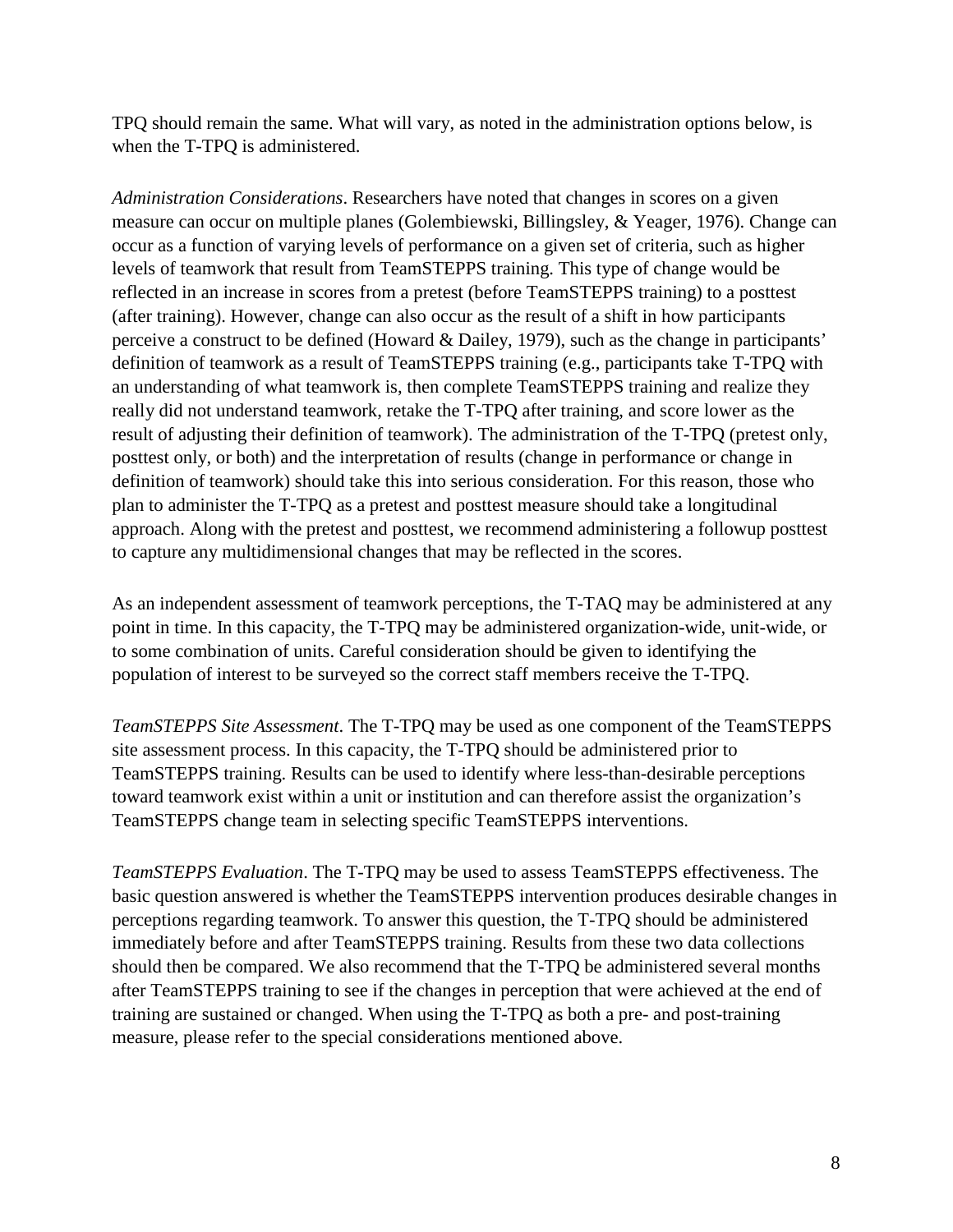# **Customization of Use**

<span id="page-10-0"></span>Organizations may have different needs with regard to teamwork development. This section briefly describes appropriate options for customization of the T-TPQ.

*Item Modification*. Items on the T-TPQ should not be modified. Changing the items can affect the reliability and validity of the instrument.

*Scale Use*. Scales from the instrument can be used separately. For example, if an organization were interested only in perceptions of leadership, then this scale could be administered independently.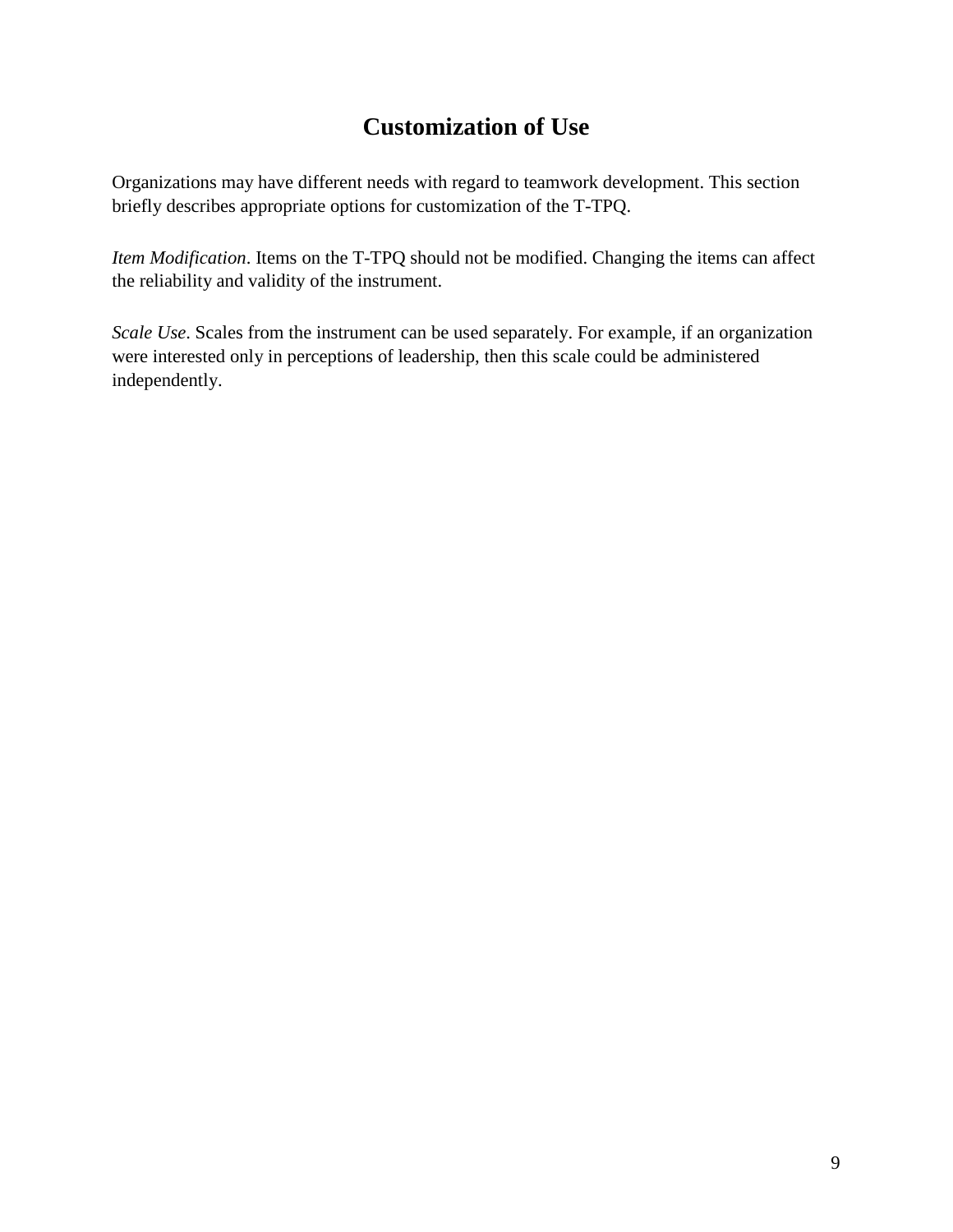#### **References**

- <span id="page-11-0"></span>Alonso, A., Baker, D., Day, R., Holtzman, A., King, H., Toomey, L., & Salas E. (2006). Reducing medical error in the military health system: How can team training help? *Human Resources Management Review, 16*, 396-415.
- Baker, D. P., Beaubien, J. M., & Holtzman, A. K. (2003). *DoD medical team training programs: An independent case study analysis.* Washington, DC: American Institutes for Research.
- Baker, D. P., Gustafson, S., Beaubien, J. M., Salas, E., & Barach, P. (2003). *Medical teamwork and patient safety: The evidence-based relation.* Washington, DC: American Institutes for Research.
- Baker, D., Lambert, S., & Slonim, A. (2009, May). *Implementing TeamSTEPPS in pediatrics: Lessons learned and guidelines.* Poster presented at the Annual Congress of the National Patient Safety Foundation. Washington, DC.
- Brewer, M. B., & Gardner, W. (1996). Who is the "we"? Levels of collective identity and self representations. *Journal of Personality and Social Psychology, 71*, 83-93.
- Golembiewski, R. T., Billingsley, K., & Yeager, S. (1976). Measuring change and persistence in human affairs: Types of change generated by OD designs. *Journal of Applied Behavioral Science, 12*, 133-157.
- Gregorich, S. E., Helmreich, R. L., & Wilhelm, J. A. (1990). The structure of cockpit management attitudes. *Journal of Applied Psychology* 75*,* 682-690.
- Helmreich, R. L. (1984). Cockpit management attitudes. *Human Factors,* 26, 583-589.
- Herrera, H., Baker, D. P., Amodeo, A. M., & Slonim, A. (2009, April). *Positive teamwork attitudes by pediatric intensivists are thought to improve patient safety in critical care.* Paper presented at the 11<sup>th</sup> Annual Conference for the Society of Critical Care Medicine, San Juan, Puerto Rico.
- Howard, G. S., & Dailey, P. R. (1979). Response-shift bias: A source of contamination of selfreport measures. *Journal of Applied Psychology, 64*(2), 144-150.
- Kirkpatrick, D. L. (1967). Evaluation of training. In R. L. Craig (Ed.). *Training and development handbook: A guide to human resource development* (18.1-18.27). New York: McGraw-Hill.
- Kohn, L. T., Corrigan, J. M., & Donaldson, M. S. (1999). *To err is human: Building a safer health system.* Washington, DC: National Academy Press.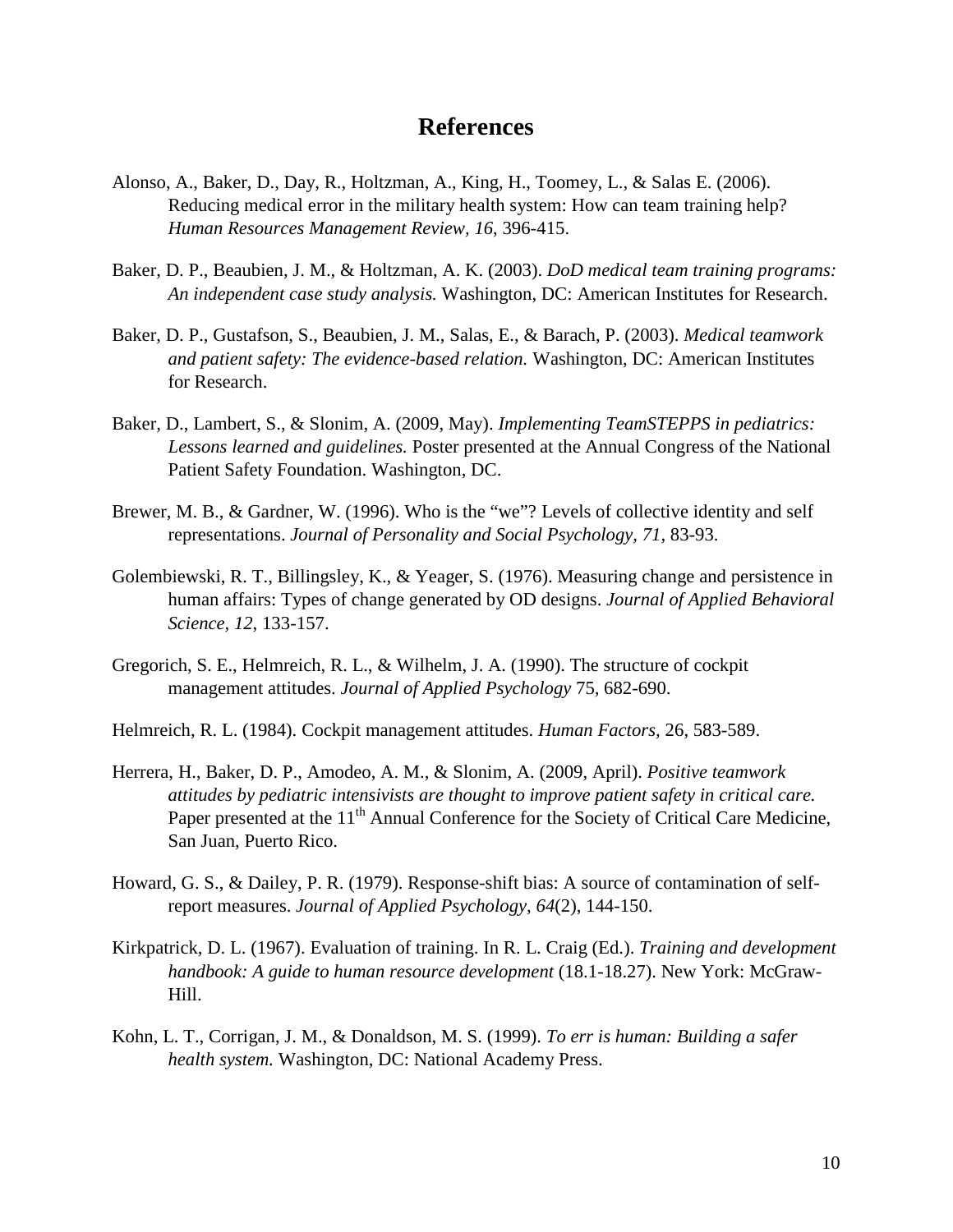- Kraiger, K., Ford, J. K., & Salas, E. (1993). Application of cognitive, skill-based, and affective theories of learning to new methods of training evaluation. *Journal of Applied Psychology, 78*(2), 311-328.
- Salas, E., Sims, D. E., & Burke, D. S. (2005). Is there a big 5 in teamwork? *Small Group Research, 36*(5), 555-599.
- Sexton J. B., Helmreich, R. L., Neilands, T. B., Rowan, K., Vella, K., Boyden, J., et al. (2006). The safety attitudes questionnaire: Psychometric properties, benchmarking data, and emerging research. *BMC Health Services Research*, 6(44).
- Sexton, J. B., & Thomas, E. J. (2003). *The safety climate survey: Psychometric and benchmarking properties* (Technical Report 03-03). Houston, TX: The University of Texas Center of Excellence for Patient Safety Research and Practice.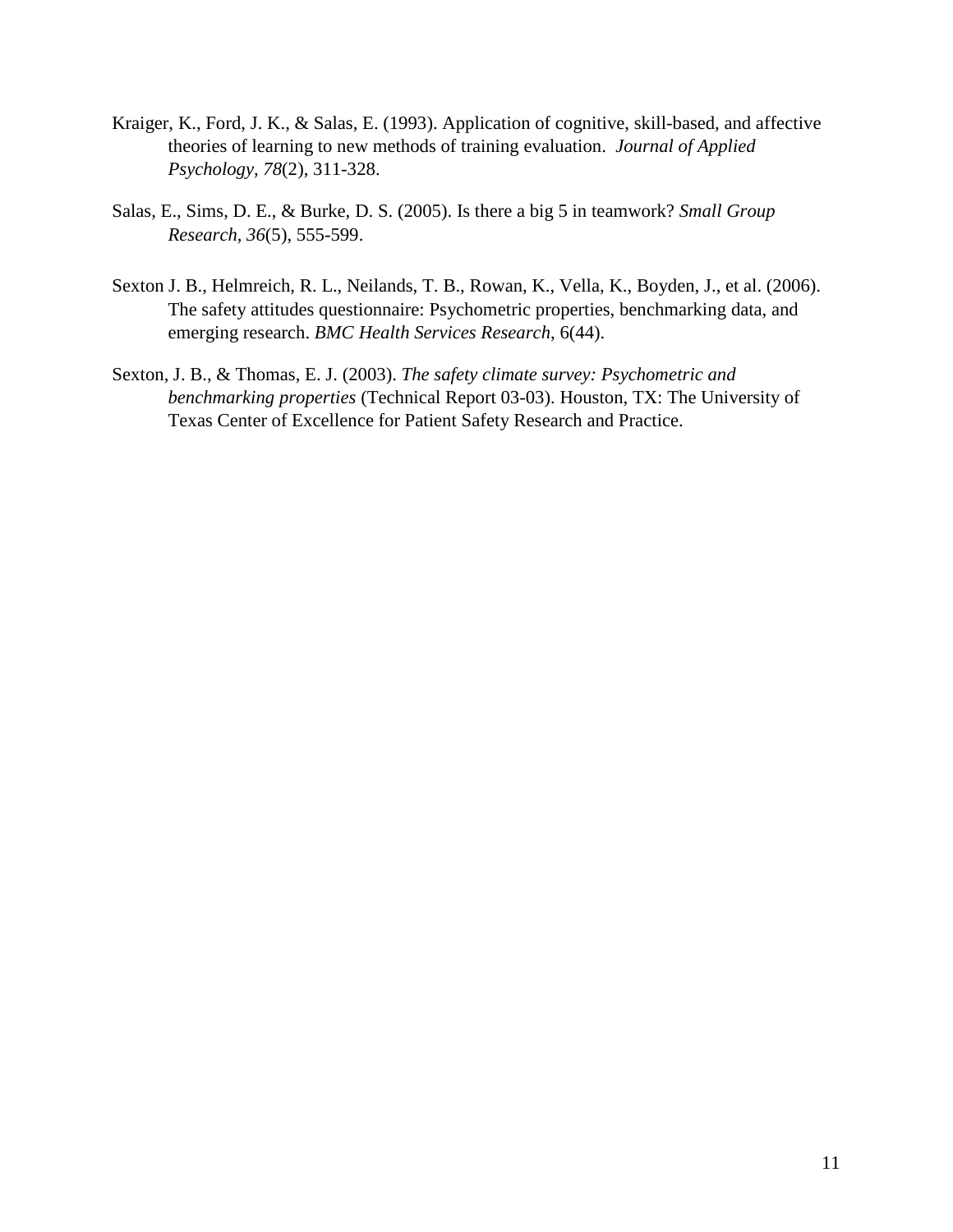# **APPENDIX A: TEAMSTEPPS® TEAMWORK PERCEPTIONS QUESTIONNAIRE**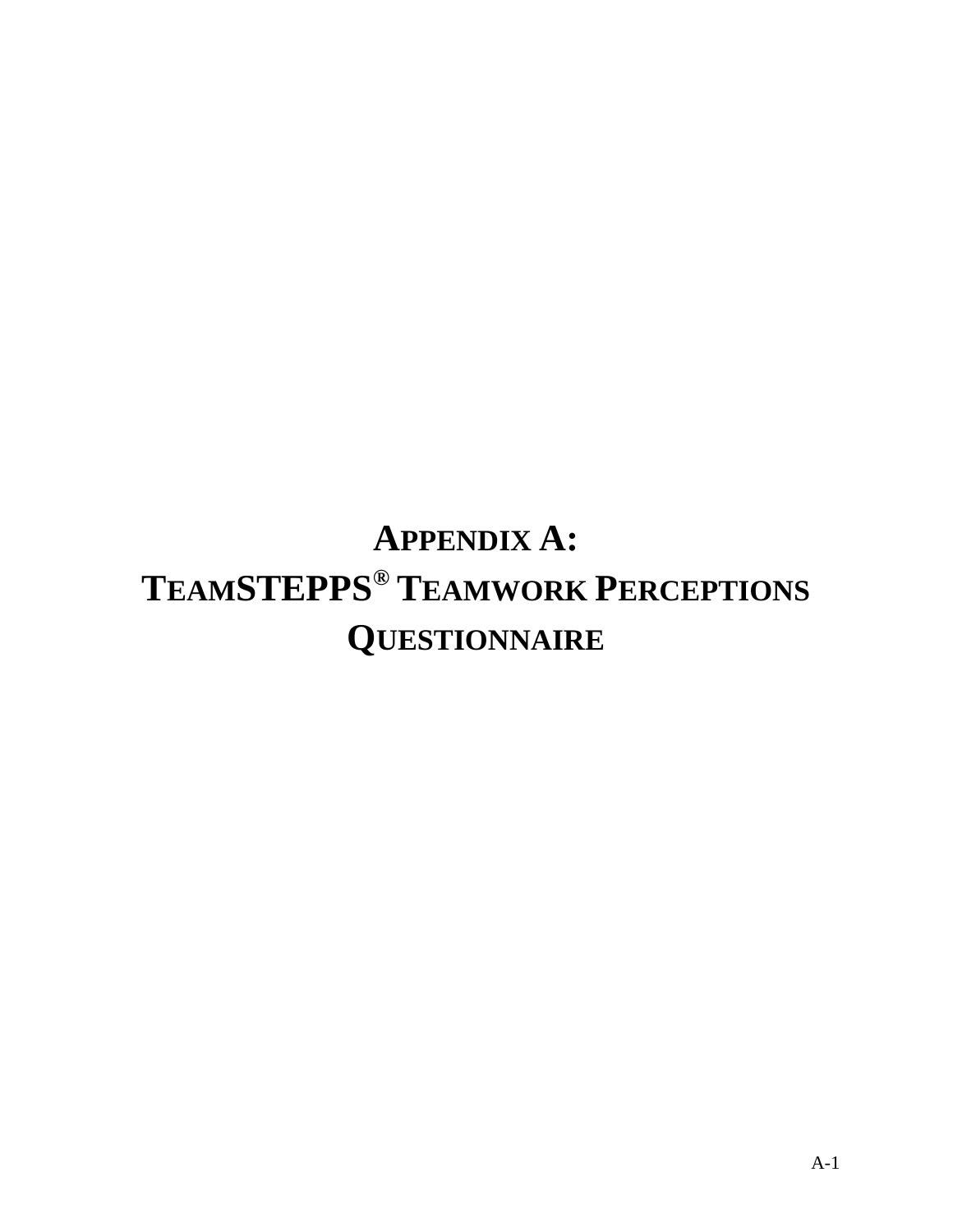*TeamSTEPPS®*



### **Teamwork Perceptions Questionnaire**

<span id="page-14-0"></span>**Instructions:** Please complete the following questionnaire by placing a check mark  $[\sqrt{\ }]$  in the box that corresponds to your level of agreement from *Strongly Agree* to *Strongly Disagree*. Please answer every question, and select only one response for each question. The questionnaire is **anonymous**, so please do not put your name or any other identifying information on the questionnaire.

|                  |                                                              |  |       |                | <b>Strongly Disagree</b> |  |
|------------------|--------------------------------------------------------------|--|-------|----------------|--------------------------|--|
|                  |                                                              |  |       |                | <b>Disagree</b>          |  |
|                  |                                                              |  |       | <b>Neutral</b> |                          |  |
|                  |                                                              |  | Agree |                |                          |  |
|                  | <b>Strongly Agree</b>                                        |  |       |                |                          |  |
|                  | <b>Team Structure</b>                                        |  |       |                |                          |  |
| 1.               | The skills of staff overlap sufficiently so that work can be |  |       |                |                          |  |
|                  | shared when necessary.                                       |  |       |                |                          |  |
| 2.               | Staff are held accountable for their actions.                |  |       |                |                          |  |
| 3.               | Staff within my unit share information that enables timely   |  |       |                |                          |  |
|                  | decisionmaking by the direct patient care team.              |  |       |                |                          |  |
| $\overline{4}$ . | My unit makes efficient use of resources (e.g., staff        |  |       |                |                          |  |
|                  | supplies, equipment, information).                           |  |       |                |                          |  |
| 5.               | Staff understand their roles and responsibilities.           |  |       |                |                          |  |
| 6.               | My unit has clearly articulated goals.                       |  |       |                |                          |  |
| 7.               | My unit operates at a high level of efficiency.              |  |       |                |                          |  |
|                  | <b>Leadership</b>                                            |  |       |                |                          |  |
| 8.               | My supervisor/manager considers staff input when             |  |       |                |                          |  |
|                  | making decisions about patient care.                         |  |       |                |                          |  |
| 9.               | My supervisor/manager provides opportunities to discuss      |  |       |                |                          |  |
|                  | the unit's performance after an event.                       |  |       |                |                          |  |
| 10.              | My supervisor/manager takes time to meet with staff to       |  |       |                |                          |  |
|                  | develop a plan for patient care.                             |  |       |                |                          |  |
| 11.              | My supervisor/manager ensures that adequate resources        |  |       |                |                          |  |
|                  | (e.g., staff, supplies, equipment, information) are          |  |       |                |                          |  |
|                  | available.                                                   |  |       |                |                          |  |
| 12.              | My supervisor/manager resolves conflicts successfully.       |  |       |                |                          |  |
| 13.              | My supervisor/manager models appropriate team                |  |       |                |                          |  |
|                  | behavior.                                                    |  |       |                |                          |  |
| 14.              | My supervisor/manager ensures that staff are aware of        |  |       |                |                          |  |
|                  | any situations or changes that may affect patient care.      |  |       |                |                          |  |

#### **PLEASE CONTINUE TO THE NEXT PAGE**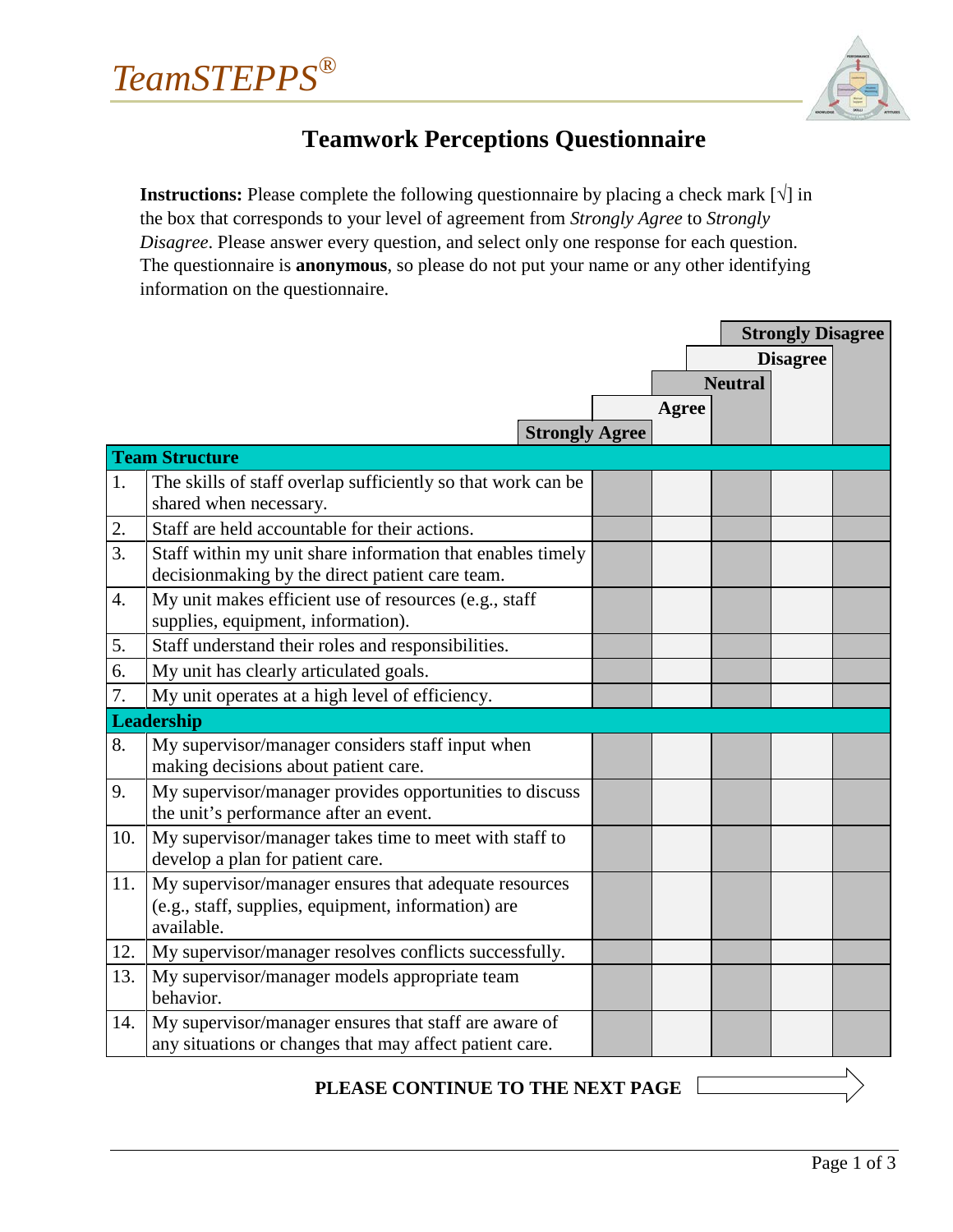

|     |                                                                                                                             |              | <b>Strongly Disagree</b> |                 |  |
|-----|-----------------------------------------------------------------------------------------------------------------------------|--------------|--------------------------|-----------------|--|
|     |                                                                                                                             |              |                          | <b>Disagree</b> |  |
|     |                                                                                                                             |              | <b>Neutral</b>           |                 |  |
|     |                                                                                                                             | <b>Agree</b> |                          |                 |  |
|     | <b>Strongly Agree</b>                                                                                                       |              |                          |                 |  |
|     | <b>Situation Monitoring</b>                                                                                                 |              |                          |                 |  |
| 15. | Staff effectively anticipate each other's needs.                                                                            |              |                          |                 |  |
| 16. | Staff monitor each other's performance.                                                                                     |              |                          |                 |  |
| 17. | Staff exchange relevant information as it becomes<br>available.                                                             |              |                          |                 |  |
| 18. | Staff continuously scan the environment for important<br>information.                                                       |              |                          |                 |  |
| 19. | Staff share information regarding potential complications<br>(e.g., patient changes, bed availability).                     |              |                          |                 |  |
| 20. | Staff meets to reevaluate patient care goals when aspects<br>of the situation have changed.                                 |              |                          |                 |  |
| 21. | Staff correct each other's mistakes to ensure that<br>procedures are followed properly.                                     |              |                          |                 |  |
|     | <b>Mutual Support</b>                                                                                                       |              |                          |                 |  |
| 22. | Staff assist fellow staff during high workload.                                                                             |              |                          |                 |  |
| 23. | Staff request assistance from fellow staff when they feel<br>overwhelmed.                                                   |              |                          |                 |  |
| 24. | Staff caution each other about potentially dangerous<br>situations.                                                         |              |                          |                 |  |
| 25. | Feedback between staff is delivered in a way that<br>promotes positive interactions and future change.                      |              |                          |                 |  |
| 26  | Staff advocate for patients even when their opinion<br>conflicts with that of a senior member of the unit.                  |              |                          |                 |  |
| 27. | When staff have a concern about patient safety, they<br>challenge others until they are sure the concern has been<br>heard. |              |                          |                 |  |
| 28. | Staff resolve their conflicts, even when the conflicts have<br>become personal.                                             |              |                          |                 |  |

## **PLEASE CONTINUE TO THE NEXT PAGE**